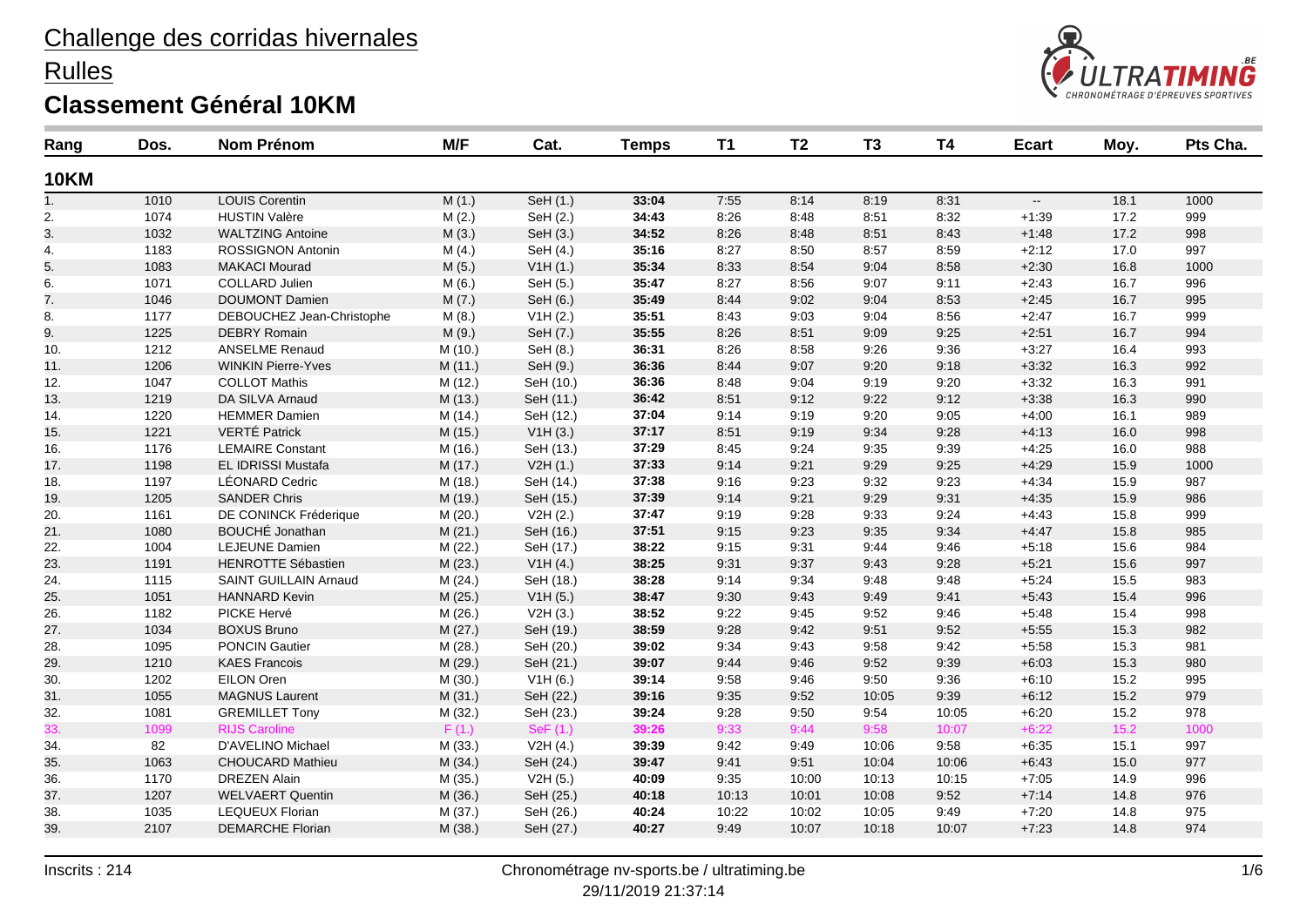**Rulles** 



| Rang | Dos. | Nom Prénom                | M/F     | Cat.      | Temps | <b>T1</b> | T <sub>2</sub> | T <sub>3</sub> | <b>T4</b> | <b>Ecart</b> | Moy. | Pts Cha. |
|------|------|---------------------------|---------|-----------|-------|-----------|----------------|----------------|-----------|--------------|------|----------|
| 40.  | 2168 | <b>DECAE Audry</b>        | M (39.) | V1H (7.)  | 40:32 | 9:36      | 10:10          | 10:25          | 10:16     | $+7:28$      | 14.8 | 994      |
| 41.  | 1078 | <b>THIRY Ophelie</b>      | F(2.)   | SeF (2.)  | 40:39 | 9:39      | 10:06          | 10:26          | 10:24     | $+7:35$      | 14.7 | 999      |
| 42.  | 1087 | <b>LASSANCE Nathan</b>    | M (40.) | SeH (28.) | 40:44 | 10:09     | 10:03          | 10:16          | 10:12     | $+7:40$      | 14.7 | 973      |
| 43.  | 1190 | <b>ROBERT Nicolas</b>     | M(41.)  | SeH (29.) | 40:58 | 9:54      | 10:16          | 10:31          | 10:13     | $+7:54$      | 14.6 | 972      |
| 44.  | 1174 | <b>NOEL Kevin</b>         | M (42.) | SeH (30.) | 41:06 | 9:46      | 10:09          | 10:34          | 10:31     | $+8:02$      | 14.6 | 971      |
| 45.  | 1100 | <b>GALLAIRE Pascal</b>    | M (43.) | V2H(6.)   | 41:17 | 10:00     | 10:22          | 10:29          | 10:20     | $+8:13$      | 14.5 | 995      |
| 46.  | 1064 | <b>DOCQUIER Philippe</b>  | M (44.) | V2H (7.)  | 41:19 | 10:12     | 10:18          | 10:27          | 10:17     | $+8:15$      | 14.5 | 994      |
| 47.  | 1203 | <b>DETAILLE François</b>  | M (45.) | SeH (31.) | 41:24 | 10:32     | 10:29          | 10:23          | 9:55      | $+8:20$      | 14.4 | 970      |
| 48.  | 1041 | <b>GORGEMANS Thomas</b>   | M (46.) | SeH (32.) | 41:25 | 10:13     | 10:18          | 10:28          | 10:23     | $+8:21$      | 14.4 | 969      |
| 49.  | 1160 | DE CONINCK Stéphanie      | F(3.)   | V1F(1.)   | 41:30 | 10:08     | 10:19          | 10:28          | 10:29     | $+8:26$      | 14.4 | 1000     |
| 50.  | 1114 | VAN MENSEL Franck         | M(47.)  | SeH (33.) | 41:34 | 10:08     | 10:16          | 10:30          | 10:34     | $+8:30$      | 14.4 | 968      |
| 51.  | 1089 | <b>HENRIOT Benjamin</b>   | M (48.) | SeH (34.) | 41:35 | 10:27     | 10:30          | 10:27          | 10:06     | $+8:31$      | 14.4 | 967      |
| 52.  | 1187 | WUILLIAUME Jean-François  | M (49.) | V1H(8.)   | 41:44 | 10:07     | 10:20          | 10:39          | 10:33     | $+8:40$      | 14.3 | 993      |
| 53.  | 1193 | <b>EMOND Vincent</b>      | M (50.) | V1H(9.)   | 41:48 | 10:24     | 10:33          | 10:30          | 10:17     | $+8:44$      | 14.3 | 992      |
| 54.  | 1060 | NEMERY Florian            | M(51.)  | SeH (35.) | 42:03 | 10:36     | 10:36          | 10:39          | 10:07     | $+8:59$      | 14.2 | 966      |
| 55.  | 1189 | <b>ADAM François</b>      | M(52.)  | V1H(10.)  | 42:06 | 10:23     | 10:22          | 10:34          | 10:40     | $+9:02$      | 14.2 | 991      |
| 56.  | 1228 | <b>WEBER Franck</b>       | M (53.) | V1H(11.)  | 42:08 | 10:18     | 10:30          | 10:37          | 10:38     | $+9:04$      | 14.2 | 990      |
| 57.  | 1082 | LOUPPE Stéphanie          | F(4.)   | V1F(2.)   | 42:09 | 10:12     | 10:25          | 10:49          | 10:37     | $+9:05$      | 14.2 | 999      |
| 58.  | 1091 | <b>GODFRIND Fabrice</b>   | M (54.) | V1H(12.)  | 42:10 | 10:11     | 10:26          | 10:49          | 10:38     | $+9:06$      | 14.2 | 989      |
| 59.  | 1016 | <b>WUILLIAUME Denis</b>   | M (55.) | SeH (36.) | 42:11 | 10:14     | 10:27          | 10:43          | 10:39     | $+9:07$      | 14.2 | 965      |
| 60.  | 1049 | <b>JEAN Rene</b>          | M (56.) | SeH (37.) | 42:12 | 11:35     | 11:40          | 9:36           | 9:16      | $+9:08$      | 14.2 | 964      |
| 61.  | 1042 | <b>CORNET Yoan</b>        | M (57.) | V1H(13.)  | 42:12 | 10:12     | 10:28          | 10:43          | 10:44     | $+9:08$      | 14.2 | 988      |
| 62.  | 1018 | <b>DANLOY Xavier</b>      | M (58.) | V1H(14.)  | 42:13 | 10:24     | 10:33          | 10:34          | 10:38     | $+9:09$      | 14.2 | 987      |
| 63.  | 1097 | <b>STAS Thierry</b>       | M (59.) | V2H(8.)   | 42:13 | 10:34     | 10:32          | 10:32          | 10:27     | $+9:09$      | 14.2 | 993      |
| 64.  | 1031 | <b>GERARD Ludovic</b>     | M(60.)  | SeH (38.) | 42:18 | 10:23     | 10:33          | 10:33          | 10:43     | $+9:14$      | 14.1 | 963      |
| 65.  | 2122 | <b>PAHAUT Pierre</b>      | M (61.) | SeH (39.) | 42:22 | 10:24     | 10:33          | 10:43          | 10:37     | $+9:18$      | 14.1 | 962      |
| 66.  | 1169 | <b>MILLARD Yannick</b>    | M (62.) | V2H(9.)   | 42:40 | 10:30     | 10:35          | 10:39          | 10:51     | $+9:36$      | 14.0 | 992      |
| 67.  | 1112 | <b>LESCAUT Vincent</b>    | M (63.) | V1H(15.)  | 42:54 | 10:42     | 10:36          | 10:48          | 10:40     | $+9:50$      | 13.9 | 986      |
| 68.  | 1068 | PALIGOT Pierre            | M (64.) | V2H (10.) | 42:56 | 10:31     | 10:42          | 10:51          | 10:46     | $+9:52$      | 13.9 | 991      |
| 69.  | 2199 | QUIBUS Jean-Luc           | M (65.) | SeH (40.) | 43:01 | 10:09     | 10:31          | 11:09          | 11:06     | $+9:57$      | 13.9 | 961      |
| 70.  | 1113 | LESCAUT Yan               | M (66.) | JeuH (1.) | 43:01 | 9:48      | 10:38          | 11:10          | 10:57     | $+9:57$      | 13.9 | 1000     |
| 71.  | 2109 | <b>DUPONT Aurélien</b>    | M (67.) | SeH (41.) | 43:03 | 11:05     | 10:57          | 10:52          | 10:05     | $+9:59$      | 13.9 | 960      |
| 72.  | 1123 | CRÉLOT Simon              | M (68.) | SeH (42.) | 43:09 | 10:53     | 10:49          | 10:53          | 10:24     | $+10:05$     | 13.9 | 959      |
| 73.  | 1233 | LEJEUNE Jonathan          | M (69.) | SeH (43.) | 43:22 | 11:05     | 10:58          | 10:54          | 10:22     | $+10:18$     | 13.8 | 958      |
| 74.  | 1188 | <b>HARLAUX Nicolas</b>    | M (70.) | SeH (44.) | 43:37 | 10:33     | 10:58          | 11:14          | 10:46     | $+10:33$     | 13.7 | 957      |
| 75.  | 1122 | <b>BERTOUX Simon</b>      | M (71.) | SeH (45.) | 43:41 | 10:53     | 10:50          | 10:57          | 10:56     | $+10:37$     | 13.7 | 956      |
| 76.  | 2128 | <b>DEVRIN Benoit</b>      | M (72.) | V2H (11.) | 43:42 | 10:33     | 10:35          | 11:11          | 11:19     | $+10:38$     | 13.7 | 990      |
| 77.  | 1050 | <b>CORDY Olivier</b>      | M (73.) | SeH (46.) | 43:43 | 10:09     | 11:01          | 11:07          | 11:17     | $+10:39$     | 13.7 | 955      |
| 78.  | 1015 | <b>ROISEUX Rene</b>       | M (74.) | V2H (12.) | 43:50 | 11:05     | 10:58          | 10:54          | 10:46     | $+10:46$     | 13.6 | 989      |
| 79.  | 1075 | <b>LOUIS Christophe</b>   | M (75.) | SeH (47.) | 43:55 | 10:52     | 11:00          | 11:06          | 10:53     | $+10.51$     | 13.6 | 954      |
| 80.  | 1178 | <b>LAMBERTY Stephanie</b> | F(5.)   | V1F(3.)   | 43:59 | 10:36     | 10:56          | 11:14          | 11:07     | $+10:55$     | 13.6 | 998      |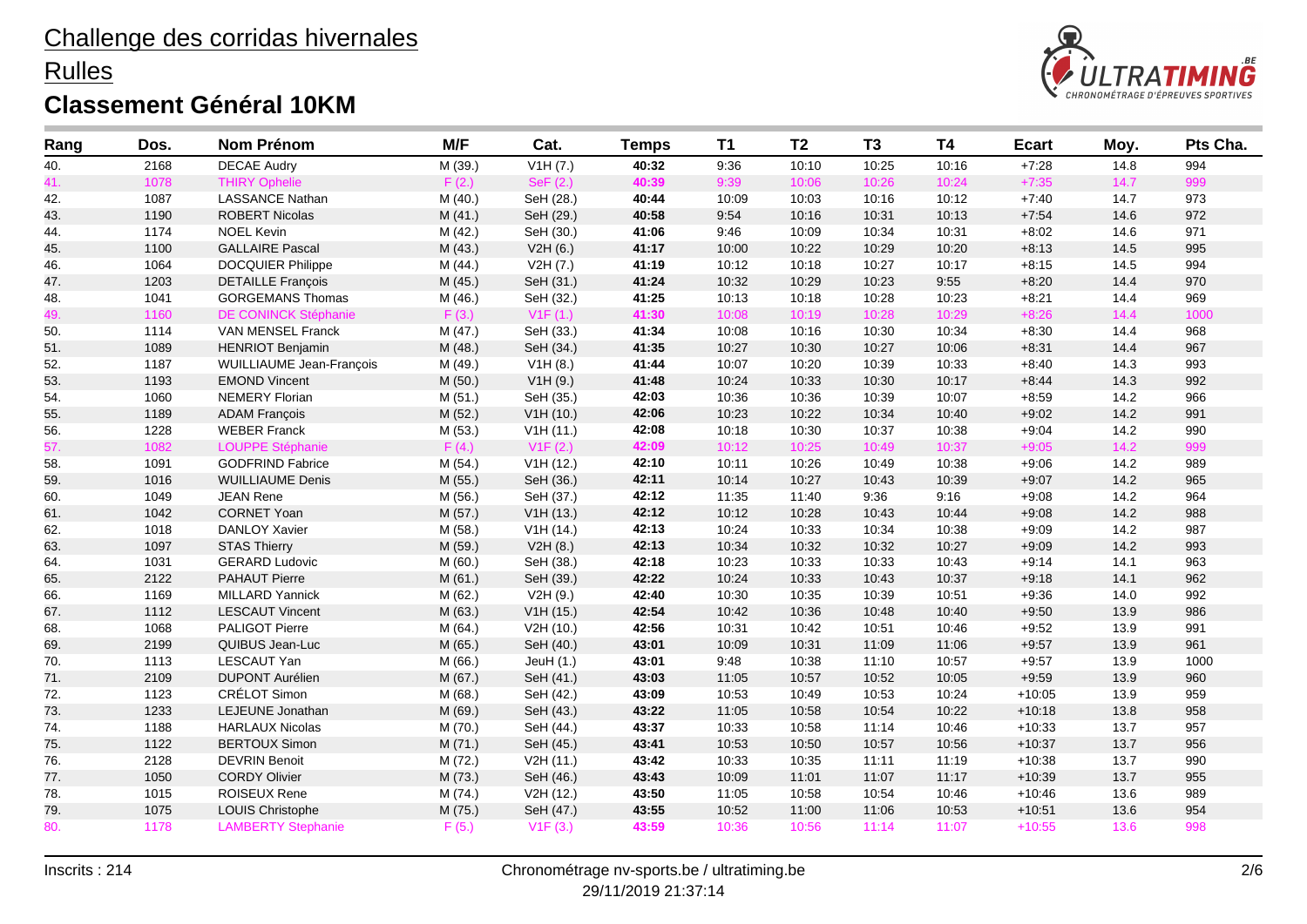**Rulles** 



| Rang | Dos. | <b>Nom Prénom</b>          | M/F      | Cat.      | <b>Temps</b> | <b>T1</b> | T <sub>2</sub> | T <sub>3</sub> | <b>T4</b> | <b>Ecart</b> | Moy. | Pts Cha. |
|------|------|----------------------------|----------|-----------|--------------|-----------|----------------|----------------|-----------|--------------|------|----------|
| 81.  | 1200 | <b>BARBERON Guillaume</b>  | M (76.)  | SeH (48.) | 44:03        | 10:29     | 10:15          | 12:03          | 11:10     | $+10:59$     | 13.6 | 953      |
| 82.  | 2106 | <b>DELAFONTAINE Simon</b>  | M (77.)  | V1H(16.)  | 44:13        | 10:44     | 11:01          | 11:10          | 11:10     | $+11:09$     | 13.5 | 985      |
| 83.  | 1211 | <b>HUDELOT Eric</b>        | M (78.)  | V3H(1.)   | 44:16        | 10:49     | 11:00          | 11:12          | 11:10     | $+11:12$     | 13.5 | 1000     |
| 84.  | 2034 | <b>BAIJOT Fabrice</b>      | M (79.)  | V1H(17.)  | 44:19        | 10:37     | 10:56          | 11:18          | 11:22     | $+11:15$     | 13.5 | 984      |
| 85.  | 1126 | JEMINE Benoît              | M (80.)  | V1H(18.)  | 44:19        | 11:00     | 10:56          | 11:01          | 11:05     | $+11:15$     | 13.5 | 983      |
| 86.  | 1036 | <b>DELAISSE Romain</b>     | M (81.)  | SeH (49.) | 44:26        | 10:22     | 10:49          | 11:35          | 11:34     | $+11:22$     | 13.5 | 952      |
| 87.  | 1084 | <b>BESONHÉ Benoît</b>      | M (82.)  | V1H (19.) | 44:51        | 10:48     | 10:56          | 11:14          | 11:45     | $+11:47$     | 13.3 | 982      |
| 88.  | 2123 | <b>PIROT Anaïs</b>         | F(6.)    | SeF (3.)  | 45:09        | 10:58     | 11:20          | 11:25          | 11:21     | $+12:05$     | 13.2 | 998      |
| 89.  | 1222 | <b>BRANLE Thierry</b>      | M (83.)  | SeH (50.) | 45:11        | 10:51     | 11:26          | 11:26          | 11:22     | $+12:07$     | 13.2 | 951      |
| 90.  | 1011 | PEREIRA Jose               | M (84.)  | V1H (20.) | 45:12        | 11:11     | 11:15          | 11:22          | 11:13     | $+12:08$     | 13.2 | 981      |
| 91.  | 1232 | <b>GOFFIN Jean Claude</b>  | M (85.)  | V2H (13.) | 45:12        | 10:51     | 11:27          | 11:26          | 11:23     | $+12:08$     | 13.2 | 988      |
| 92.  | 1185 | FRANÇOIS Léandre           | M (86.)  | V1H (21.) | 45:32        | 10:28     | 11:26          | 11:57          | 11:36     | $+12:28$     | 13.1 | 980      |
| 93.  | 1012 | <b>FOREST Cyril</b>        | M (87.)  | V1H (22.) | 45:40        | 11:20     | 11:15          | 11:34          | 11:24     | $+12:36$     | 13.1 | 979      |
| 94.  | 1040 | <b>GORGEMANS Laurent</b>   | M (88.)  | V2H (14.) | 45:46        | 11:45     | 11:27          | 11:28          | 10:59     | $+12:42$     | 13.1 | 987      |
| 95.  | 1076 | <b>GROGNARD Regis</b>      | M (89.)  | SeH (51.) | 45:55        | 11:44     | 11:35          | 11:20          | 11:10     | $+12:51$     | 13.0 | 950      |
| 96.  | 1226 | GOBLET Kévin               | M (90.)  | SeH (52.) | 46:01        | 12:59     | 11:44          | 11:10          | 10:02     | $+12:57$     | 13.0 | 949      |
| 97.  | 1072 | <b>ADAM Aurelien</b>       | M (91.)  | SeH (53.) | 46:03        | 12:59     | 11:44          | 11:11          | 10:04     | $+12:59$     | 13.0 | 948      |
| 98.  | 1090 | <b>VETCOUR Jacques</b>     | M (92.)  | V2H (15.) | 46:04        | 11:23     | 11:28          | 11:38          | 11:31     | $+13:00$     | 13.0 | 986      |
| 99.  | 1037 | MARINO Sébastien           | M (93.)  | SeH (54.) | 46:14        | 11:21     | 11:26          | 11:31          | 11:49     | $+13:10$     | 12.9 | 947      |
| 100. | 1086 | MERVEILLE Jérôme           | M (94.)  | SeH (55.) | 46:19        | 11:07     | 11:40          | 11:42          | 11:43     | $+13:15$     | 12.9 | 946      |
| 101. | 1172 | <b>DELAIT Olivier</b>      | M (95.)  | V2H (16.) | 46:21        | 12:01     | 11:47          | 11:33          | 10:55     | $+13:17$     | 12.9 | 985      |
| 102. | 1213 | <b>PONCIN Pascal</b>       | M (96.)  | V2H (17.) | 46:26        | 12:05     | 11:29          | 11:19          | 11:29     | $+13:22$     | 12.9 | 984      |
| 103. | 1216 | FELTGEN Stéphane           | M (97.)  | V1H (23.) | 46:30        | 11:37     | 11:35          | 11:43          | 11:30     | $+13:26$     | 12.9 | 978      |
| 104. | 1180 | VAN DE WIELE Bruno         | M (98.)  | V2H (18.) | 46:42        | 11:47     | 11:32          | 11:33          | 11:42     | $+13:38$     | 12.8 | 983      |
| 105. | 1124 | <b>THORNER Mickael</b>     | M (99.)  | V1H (24.) | 46:45        | 12:06     | 11:23          | 11:33          | 11:37     | $+13:41$     | 12.8 | 977      |
| 106. | 1048 | <b>HISLAIRE</b> Ives       | M (100.) | V2H (19.) | 46:47        | 11:46     | 11:33          | 11:40          | 11:41     | $+13:43$     | 12.8 | 982      |
| 107. | 1214 | FELTESSE Renaud            | M (101.) | V1H (25.) | 47:05        | 11:38     | 11:43          | 11:54          | 11:44     | $+14:01$     | 12.7 | 976      |
| 108. | 2121 | <b>NOEL Thomas</b>         | M (102.) | V1H (26.) | 47:07        | 11:10     | 11:42          | 12:04          | 12:06     | $+14:03$     | 12.7 | 975      |
| 109. | 1059 | DELVAUX Christophe         | M (103.) | V1H (27.) | 47:09        | 11:07     | 11:50          | 12:03          | 12:03     | $+14:05$     | 12.7 | 974      |
| 110. | 1103 | <b>LAMY Isabelle</b>       | F(7.)    | V2F(1.)   | 47:17        | 11:49     | 11:42          | 11:43          | 11:57     | $+14:13$     | 12.6 | 1000     |
| 111. | 2119 | <b>MINET Véronique</b>     | F(8.)    | SeF (4.)  | 47:28        | 11:43     | 11:50          | 11:49          | 11:59     | $+14:24$     | 12.6 | 997      |
| 112. | 1006 | <b>LAURENCIN Louca</b>     | M (104.) | SeH (56.) | 47:32        | 11:03     | 11:50          | 12:34          | 11:59     | $+14.28$     | 12.6 | 945      |
| 113. | 1096 | ZELAZKO Jerome             | M (105.) | SeH (57.) | 47:36        | 10:32     | 12:16          | 12:37          | 12:06     | $+14:32$     | 12.6 | 944      |
| 114. | 1101 | <b>GALLAIRE Sylvie</b>     | F(9.)    | V2F(2.)   | 47:40        | 11:32     | 11:56          | 12:05          | 12:01     | $+14:36$     | 12.5 | 999      |
| 115. | 1173 | <b>MINSIER Yves</b>        | M (106.) | V2H (20.) | 47:45        | 11:58     | 11:42          | 12:03          | 11:55     | $+14.41$     | 12.5 | 981      |
| 116. | 1106 | <b>THOMAS Dylan</b>        | F(10.)   | SeF (5.)  | 47:47        | 10:52     | 12:04          | 12:19          | 12:27     | $+14:43$     | 12.5 | 996      |
| 117. | 1162 | <b>MEINGUET Stephane</b>   | M (107.) | V2H (21.) | 47:47        | 11:59     | 11:42          | 12:03          | 11:56     | $+14.43$     | 12.5 | 980      |
| 118. | 1027 | <b>DENAYER Clothilde</b>   | F(11.)   | (1.)      | 47:52        | 11:35     | 11:40          | 12:17          | 12:12     | $+14:48$     | 12.5 | 1000     |
| 119. | 2129 | <b>GUY Fellerich</b>       | M (108.) | V2H (22.) | 47:53        | 11:43     | 11:59          | 12:14          | 11:51     | $+14.49$     | 12.5 | 979      |
| 120. | 1164 | <b>BOURGUIGNON Laurent</b> | M (109.) | V2H (23.) | 47:53        | 12:00     | 11:48          | 11:33          | 12:26     | $+14:49$     | 12.5 | 978      |
| 121. | 2200 | <b>THEATRE Michel</b>      | M (110.) | V2H (24.) | 47:54        | 12:11     | 11:49          | 11:57          | 11:52     | $+14:50$     | 12.5 | 977      |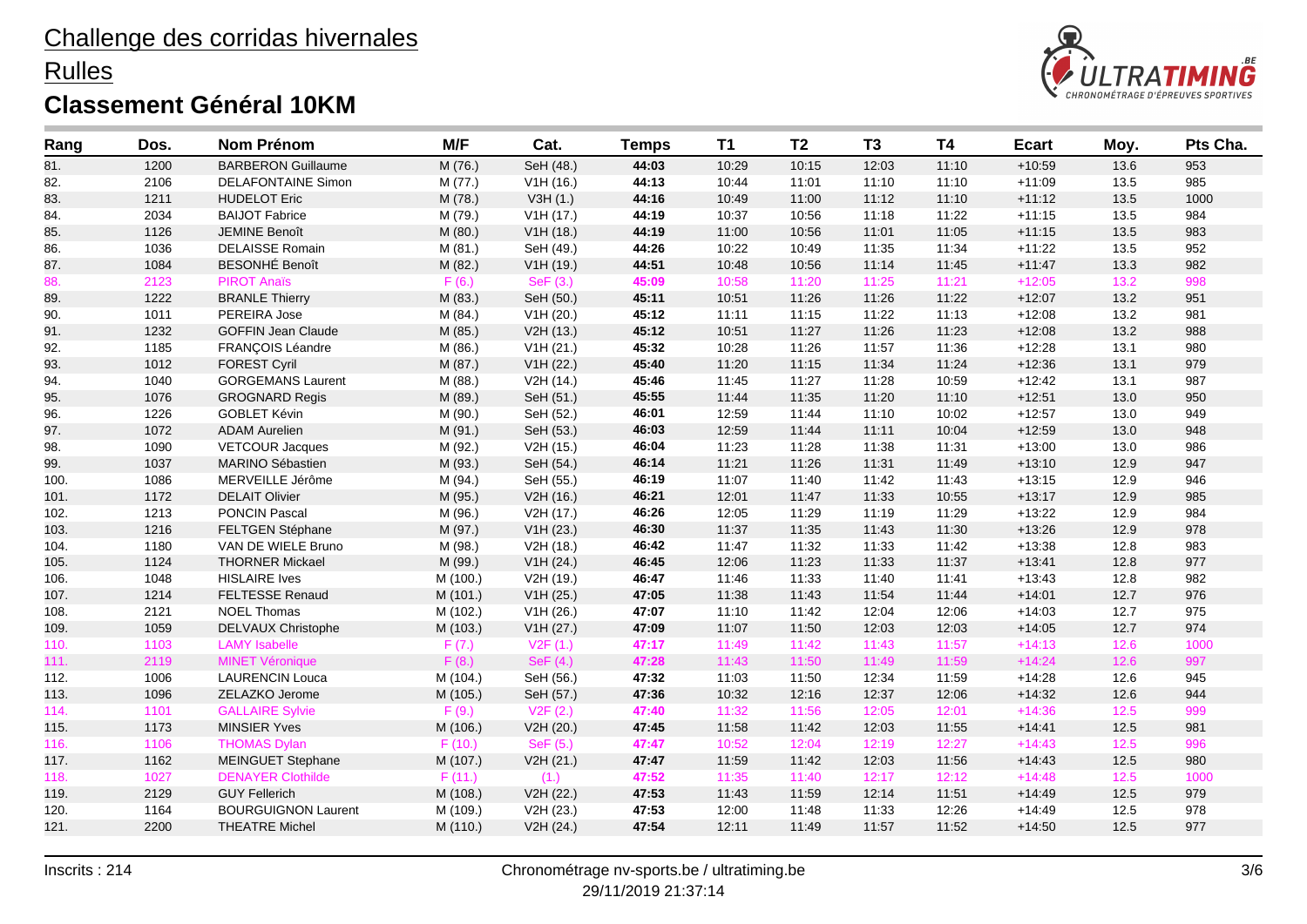**Rulles** 



| Rang | Dos. | Nom Prénom                | M/F      | Cat.      | <b>Temps</b> | <b>T1</b> | T <sub>2</sub> | T <sub>3</sub> | <b>T4</b> | <b>Ecart</b> | Moy.   | Pts Cha. |
|------|------|---------------------------|----------|-----------|--------------|-----------|----------------|----------------|-----------|--------------|--------|----------|
| 122. | 1061 | <b>MOUTON Richard</b>     | M (111.) | V2H (25.) | 48:10        | 10:29     | 10:47          | 12:29          | 14:11     | $+15:06$     | 12.4   | 976      |
| 123. | 1231 | <b>GILSON Delphine</b>    | F(12.)   | V1F(4.)   | 48:13        | 12:05     | 12:03          | 11:58          | 12:02     | $+15:09$     | 12.4   | 997      |
| 124. | 1186 | <b>NALINNES Marcus</b>    | M (112.) | SeH (58.) | 48:18        | 11:58     | 11:43          | 12:01          | 12:26     | $+15:14$     | 12.4   | 943      |
| 125. | 1117 | DE BOEL Christophe        | M (113.) | V1H (28.) | 48:18        | 11:21     | 12:12          | 12:23          | 12:16     | $+15:14$     | 12.4   | 973      |
| 126. | 1019 | VANDELAER Damien          | M (114.) | V1H (29.) | 48:22        | 11:44     | 11:57          | 12:19          | 12:16     | $+15:18$     | 12.4   | 972      |
| 127. | 1229 | ROBERT Bruno              | M (115.) | SeH (59.) | 48:22        | 11:51     | 12:03          | 12:27          | 11:56     | $+15:18$     | 12.4   | 942      |
| 128. | 1208 | <b>FEYDER Tamara</b>      | F(13.)   | SeF (6.)  | 48:27        | 12:08     | 11:59          | 12:16          | 11:59     | $+15:23$     | 12.3   | 995      |
| 129. | 1121 | <b>BOURS Emmanuel</b>     | M (116.) | V2H (26.) | 48:28        | 12:34     | 12:04          | 11:54          | 11:50     | $+15:24$     | 12.3   | 975      |
| 130. | 1107 | <b>CASTERMAN François</b> | M (117.) | V1H (30.) | 48:44        | 12:08     | 12:01          | 12:17          | 12:10     | $+15:40$     | 12.3   | 971      |
| 131. | 1224 | <b>GASCARD Julien</b>     | M (118.) | V1H (31.) | 48:54        | 13:01     | 11:44          | 24:02          |           | $+15:50$     | 12.2   | 970      |
| 132. | 2115 | <b>JEAN Laetitia</b>      | F(14.)   | SeF (7.)  | 48:57        | 11:48     | 12:04          | 12:30          | 12:28     | $+15:53$     | 12.2   | 994      |
| 133. | 2173 | <b>CLAES Ditch</b>        | M (119.) | V1H (32.) | 49:02        | 11:50     | 12:10          | 12:31          | 12:25     | $+15:58$     | 12.2   | 969      |
| 134. | 1209 | <b>PIPART Francis</b>     | M (120.) | SeH (60.) | 49:13        | 12:20     | 12:18          | 12:27          | 12:03     | $+16:09$     | 12.1   | 941      |
| 135. | 1171 | <b>DAUTUN Grégory</b>     | M (121.) | V1H (33.) | 49:15        | 10:11     | 13:31          | 12:47          | 12:36     | $+16.11$     | 12.1   | 968      |
| 136. | 1023 | <b>CORNEROTTE Julien</b>  | M (122.) | SeH (61.) | 49:17        | 12:39     | 12:38          | 12:24          | 11:29     | $+16:13$     | 12.1   | 940      |
| 137. | 1184 | <b>BAIJOT Regine</b>      | F(15.)   | V2F(3.)   | 49:28        | 12:42     | 12:19          | 12:19          | 12:02     | $+16:24$     | 12.1   | 998      |
| 138. | 1005 | <b>BASTIN Geneviève</b>   | F(16.)   | V1F(5.)   | 49:31        | 12:10     | 12:05          | 12:32          | 12:39     | $+16:27$     | 12.1   | 996      |
| 139. | 1218 | <b>MONAVILLE Amalia</b>   | F(17.)   | V1F(6.)   | 49:38        | 12:53     | 12:24          | 12:11          | 12:05     | $+16:34$     | 12.0   | 995      |
| 140. | 1196 | <b>CLOSTER Manon</b>      | F(18.)   | SeF (8.)  | 49:40        | 12:12     | 12:27          | 12:24          | 12:28     | $+16:36$     | 12.0   | 993      |
| 141. | 1085 | CENNÉ Philippe            | M (123.) | V2H (27.) | 49:47        | 12:20     | 12:16          | 12:29          | 12:36     | $+16:43$     | 12.0   | 974      |
| 142. | 1054 | VAN DEN BROUCKE Olivier   | M (124.) | V1H (34.) | 50:25        | 12:07     | 12:32          | 12:49          | 12:50     | $+17:21$     | 11.9   | 967      |
| 143. | 1223 | <b>COLLIN Anne</b>        | F(19.)   | V2F(4.)   | 50:33        | 12:29     | 12:44          | 12:33          | 12:39     | $+17:29$     | 11.8   | 997      |
| 144. | 1119 | LOOTVOET Cédric           | M (125.) | V1H (35.) | 50:45        | 12:52     | 12:25          | 12:25          | 12:56     | $+17:41$     | 11.8   | 966      |
| 145. | 2110 | <b>ENGLEBERT Simon</b>    | M (126.) | SeH (62.) | 50:48        | 12:09     | 12:41          | 12:58          | 12:53     | $+17.44$     | 11.8   | 939      |
| 146. | 1215 | <b>WEBER Tamara</b>       | F(20.)   | V1F(7.)   | 50:49        | 12:08     | 12:53          | 12:51          | 12:49     | $+17:45$     | 11.8   | 994      |
| 147. | 1201 | <b>HANCK Charlyne</b>     | F(21.)   | SeF (9.)  | 51:11        | 12:14     | 12:35          | 12:56          | 13:18     | $+18:07$     | 11.7   | 992      |
| 148. | 1168 | <b>WELVAERT Jules</b>     | M (127.) | V3H(2.)   | 51:20        | 11:57     | 12:48          | 13:19          | 13:08     | $+18:16$     | 11.6   | 999      |
| 149. | 1179 | <b>LAMOCK Stany</b>       | M (128.) | V1H (36.) | 51:32        | 12:31     | 12:58          | 13:12          | 12:40     | $+18:28$     | 11.6   | 965      |
| 150. | 1199 | PONCIN Gaël               | M (129.) | SeH (63.) | 51:32        | 12:31     | 12:59          | 13:13          | 12:40     | $+18:28$     | 11.6   | 938      |
| 151. | 1073 | PEIFFER Laurent           | M (130.) | V1H (37.) | 51:41        | 12:42     | 12:55          | 12:55          | 13:01     | $+18:37$     | 11.6   | 964      |
| 152. | 1020 | <b>MINET Guillaume</b>    | M (131.) | SeH (64.) | 52:04        | 13:35     | 13:16          | 12:48          | 12:19     | $+19:00$     | 11.5   | 937      |
| 153. | 1045 | <b>ARNOULD Cynthia</b>    | F(22.)   | V1F(8.)   | 52:05        | 13:18     | 13:01          | 12:58          | 12:37     | $+19:01$     | $11.5$ | 993      |
| 154. | 1230 | <b>TEKEM Christian</b>    | M (132.) | V1H (38.) | 52:08        | 13:06     | 12:54          | 13:00          | 13:02     | $+19:04$     | 11.5   | 963      |
| 155. | 1204 | <b>COBRAIVILLE Katia</b>  | F(23.)   | SeF (10.) | 52:17        | 12:32     | 13:02          | 13:22          | 13:14     | $+19:13$     | 11.4   | 991      |
| 156. | 1163 | ROISEUX Sébastien         | M (133.) | SeH (65.) | 52:19        | 12:57     | 13:04          | 13:01          | 13:10     | $+19:15$     | 11.4   | 936      |
| 157. | 1030 | PRESER Frédéric           | M (134.) | V2H (28.) | 52:24        | 13:29     | 13:02          | 13:02          | 12:44     | $+19:20$     | 11.4   | 973      |
| 158. | 1028 | <b>SCHWALL Francis</b>    | M (135.) | V1H (39.) | 52:25        | 13:31     | 13:02          | 13:02          | 12:44     | $+19.21$     | 11.4   | 962      |
| 159. | 2125 | <b>RIE Pauline</b>        | F(24.)   | SeF (11.) | 52:26        | 12:52     | 13:19          | 13:20          | 12:47     | $+19:22$     | 11.4   | 990      |
| 160. | 1025 | MINE Cedric               | M (136.) | V1H (40.) | 52:26        | 13:30     | 13:02          | 13:01          | 12:45     | $+19:22$     | 11.4   | 961      |
| 161. | 1079 | <b>NOEL Magali</b>        | F(25.)   | V1F(9.)   | 52:31        | 13:00     | 12:49          | 13:18          | 13:14     | $+19:27$     | 11.4   | 992      |
| 162. | 1065 | <b>DEREMETZ Patrice</b>   | M (137.) | V2H (29.) | 52:32        | 13:14     | 13:56          | 14:04          | 11:06     | $+19:28$     | 11.4   | 972      |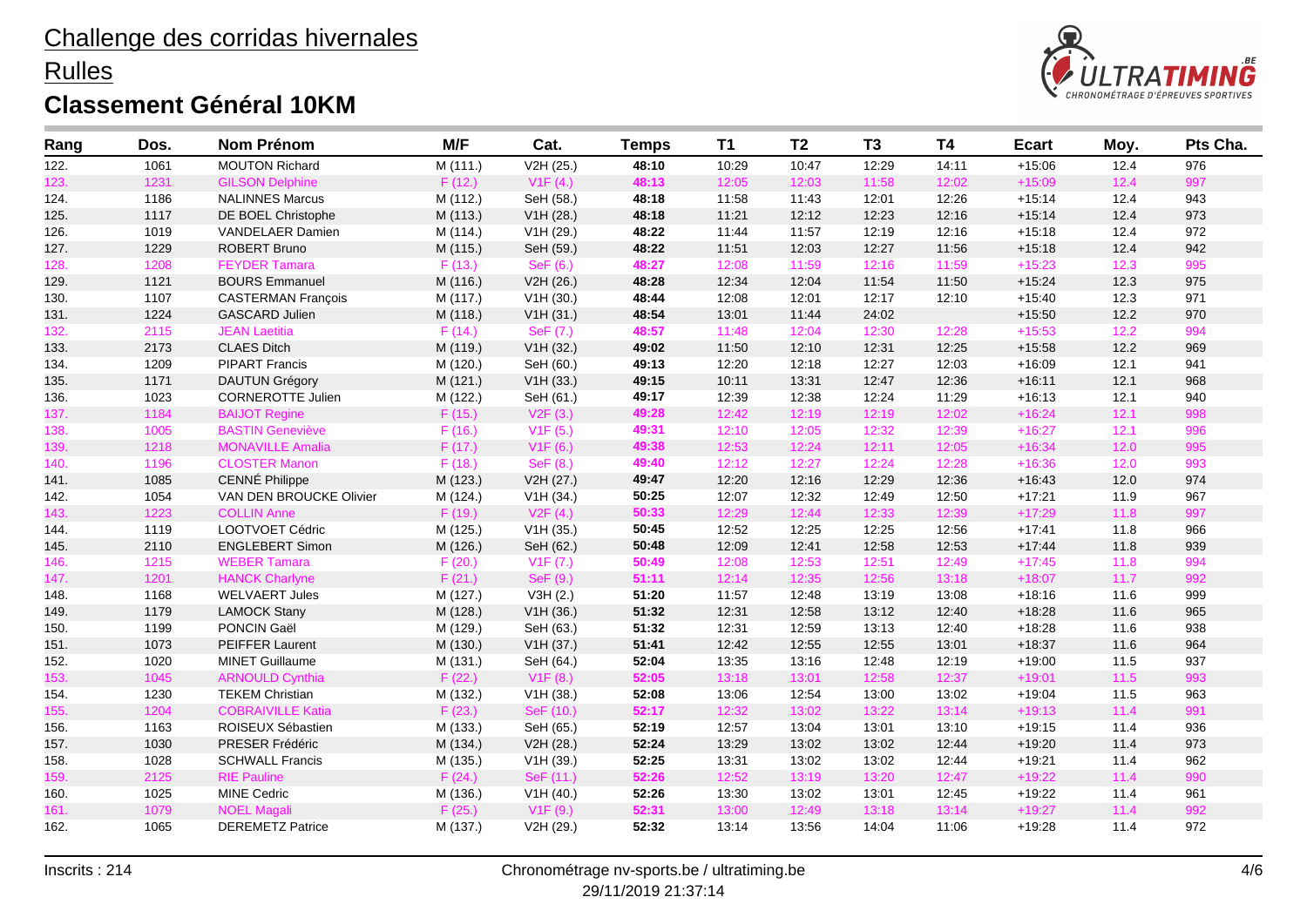**Rulles** 



| Rang | Dos. | <b>Nom Prénom</b>         | M/F      | Cat.                   | <b>Temps</b> | T1    | T <sub>2</sub> | T <sub>3</sub> | <b>T4</b> | <b>Ecart</b> | Moy. | Pts Cha. |
|------|------|---------------------------|----------|------------------------|--------------|-------|----------------|----------------|-----------|--------------|------|----------|
| 163. | 1227 | <b>WEBER Nathalie</b>     | F(26.)   | V1F(10.)               | 52:33        | 13:10 | 13:17          | 13:10          | 12:51     | $+19:29$     | 11.4 | 991      |
| 164. | 1088 | <b>MAQUET Nicolas</b>     | M (138.) | SeH (66.)              | 52:47        | 12:16 | 12:55          | 13:47          | 13:43     | $+19.43$     | 11.3 | 935      |
| 165. | 1217 | <b>LECOMTE Yannick</b>    | M (139.) | V1H(41.)               | 53:30        | 12:07 | 12:52          | 13:35          | 14:48     | $+20:26$     | 11.2 | 960      |
| 166. | 1077 | <b>MICHEL Stéphanie</b>   | F(27.)   | V1F(11.)               | 53:47        | 13:15 | 13:24          | 13:17          | 13:44     | $+20:43$     | 11.1 | 990      |
| 167. | 1029 | <b>SCHWALL Carole</b>     | F(28.)   | V1F(12.)               | 53:57        | 13:52 | 13:20          | 13:17          | 13:23     | $+20:53$     | 11.1 | 989      |
| 168. | 1026 | <b>LABAR Alexandra</b>    | F(29.)   | V1F(13.)               | 53:58        | 13:52 | 13:20          | 13:17          | 13:22     | $+20:54$     | 11.1 | 988      |
| 169. | 1104 | <b>GODELAINE Celine</b>   | F(30.)   | SeF (12.)              | 54:09        | 13:23 | 13:21          | 13:47          | 13:31     | $+21:05$     | 11.0 | 989      |
| 170. | 1070 | <b>STAUB Julie</b>        | F(31.)   | SeF (13.)              | 54:21        | 13:27 | 13:33          | 13:45          | 13:30     | $+21:17$     | 11.0 | 988      |
| 171. | 1069 | <b>MENUT Celine</b>       | F(32.)   | SeF (14.)              | 54:23        | 13:28 | 13:33          | 13:45          | 13:30     | $+21:19$     | 11.0 | 987      |
| 172. | 2120 | <b>NICAISSE Virginie</b>  | F(33.)   | V1F(14.)               | 54:28        | 13:03 | 13:37          | 13:57          | 13:46     | $+21:24$     | 11.0 | 987      |
| 173. | 1102 | <b>BASTIEN Laurent</b>    | M (140.) | V1H (42.)              | 54:33        | 12:50 | 13:56          | 14:03          | 13:36     | $+21:29$     | 11.0 | 959      |
| 174. | 1003 | <b>KRUSE François</b>     | M (141.) | V3H(3.)                | 54:35        | 14:42 | 13:24          | 13:08          | 13:14     | $+21:31$     | 10.9 | 998      |
| 175. | 1166 | <b>PAIROUX Alix</b>       | F(34.)   | <b>JeuF</b> (1.)       | 54:40        | 13:33 | 13:36          | 13:45          | 13:42     | $+21:36$     | 10.9 | 1000     |
| 176. | 1167 | PAIROUX Laurent           | M (142.) | V1H (43.)              | 54:43        | 13:34 | 13:36          | 13:45          | 13:43     | $+21:39$     | 10.9 | 958      |
| 177. | 1056 | <b>THIRY Axel</b>         | M (143.) | SeH (67.)              | 54:47        | 12:03 | 13:18          | 14:21          | 14:58     | $+21:43$     | 10.9 | 934      |
| 178. | 1057 | FAVRESSE Adrien           | M (144.) | SeH (68.)              | 54:47        | 12:03 | 13:18          | 14:21          | 14:58     | $+21:43$     | 10.9 | 933      |
| 179. | 1066 | <b>DEREMETZ Elea</b>      | F(35.)   | SeF (15.)              | 54:56        | 13:14 | 13:56          | 14:04          | 13:32     | $+21:52$     | 10.9 | 986      |
| 180. | 1022 | <b>LARZILLIERE Damien</b> | M (145.) | SeH (69.)              | 55:08        | 14:00 | 13:42          | 13:55          | 13:23     | $+22:04$     | 10.8 | 932      |
| 181. | 1105 | <b>GRANGE Leslie</b>      | F(36.)   | SeF (16.)              | 55:12        | 13:24 | 13:54          | 14:08          | 13:32     | $+22:08$     | 10.8 | 985      |
| 182. | 1195 | <b>BIHAIN Camille</b>     | F(37.)   | SeF (17.)              | 55:17        | 13:13 | 13:36          | 14:13          | 14:07     | $+22:13$     | 10.8 | 984      |
| 183. | 1118 | <b>HENRION Clement</b>    | M (146.) | SeH (70.)              | 56:07        | 14:04 | 14:18          | 14:10          | 13:27     | $+23:03$     | 10.6 | 931      |
| 184. | 1009 | <b>BARRAS Rémy</b>        | M (147.) | SeH (71.)              | 56:21        | 13:26 | 13:53          | 14:16          | 14:37     | $+23:17$     | 10.6 | 930      |
| 185. | 1194 | <b>LAMBERT Ingrid</b>     | F(38.)   | V <sub>1</sub> F (15.) | 56:23        | 13:47 | 14:06          | 14:06          | 14:16     | $+23:19$     | 10.6 | 986      |
| 186. | 2126 | <b>ROMPEN Arnaud</b>      | M (148.) | SeH (72.)              | 56:31        | 13:22 | 14:05          | 14:13          | 14:44     | $+23:27$     | 10.6 | 929      |
| 187. | 1192 | <b>SEGERS Pierre</b>      | M (149.) | V3H(4.)                | 56:59        | 13:56 | 13:49          | 14:27          | 14:39     | $+23:55$     | 10.5 | 997      |
| 188. | 1116 | <b>HENRION Estelle</b>    | F(39.)   | SeF (18.)              | 58:19        | 15:39 | 14:36          | 13:55          | 14:02     | $+25:15$     | 10.2 | 983      |
| 189. | 1175 | FROGNET Dany              | M (150.) | V3H(5.)                | 58:22        | 15:15 | 14:33          | 14:28          | 13:59     | $+25:18$     | 10.2 | 996      |
| 190. | 1110 | <b>REUTER Sarah</b>       | F(40.)   | SeF (19.)              | 58:42        | 14:41 | 14:17          | 14:27          | 15:09     | $+25:38$     | 10.2 | 982      |
| 191. | 1109 | 1109 N.n.                 | (1.)     | (1.)                   | 58:43        | 14:41 | 14:17          | 14:27          | 15:09     | $+25:39$     | 10.2 | 1000     |
| 192. | 1067 | <b>KLEIJWEGT Nel</b>      | F(41.)   | V2F(5.)                | 59:05        | 14:47 | 14:46          | 14:48          | 14:36     | $+26:01$     | 10.1 | 996      |
| 193. | 2113 | <b>GÉRARD Marie-Elena</b> | F(42.)   | V <sub>1</sub> F (16.) | 59:14        | 14:56 | 14:49          | 14:43          | 14:40     | $+26:10$     | 10.1 | 985      |
| 194. | 1021 | <b>BERCK Bruno</b>        | M (151.) | V1H (44.)              | 59:16        | 14:02 | 14:46          | 15:17          | 15:04     | $+26:12$     | 10.1 | 957      |
| 195. | 1033 | <b>MAISSIN Bruno</b>      | M (152.) | V1H (45.)              | 59:27        | 13:55 | 14:40          | 15:26          | 15:17     | $+26:23$     | 10.0 | 956      |
| 196. | 1008 | <b>ADAM Didier</b>        | M (153.) | V3H (6.)               | 59:48        | 15:29 | 14:50          | 14:39          | 14:41     | $+26.44$     | 10.0 | 995      |
| 197. | 1043 | <b>NICOLAS Endy</b>       | M (154.) | SeH (73.)              | 59:58        | 15:28 | 15:22          | 15:25          | 13:33     | $+26.54$     | 10.0 | 928      |
| 198. | 1120 | <b>PAQUET Béatrice</b>    | F(43.)   | V <sub>1</sub> F (17.) | 1:00:46      | 15:14 | 15:12          | 15:11          | 15:02     | $+27:42$     | 9.8  | 984      |
| 199. | 1007 | <b>MINET Eric</b>         | M (155.) | V2H (30.)              | 1:01:01      | 14:11 | 14:04          | 14:41          | 17:57     | $+27:57$     | 9.8  | 971      |
| 200. | 1001 | <b>MINET Marc</b>         | M (156.) | V2H (31.)              | 1:01:04      | 14:11 | 14:04          | 14:41          | 17:58     | $+28:00$     | 9.8  | 970      |
| 201. | 1013 | <b>MEISCH Jessica</b>     | F(44.)   | SeF (20.)              | 1:01:12      | 15:13 | 15:08          | 15:18          | 15:25     | $+28:08$     | 9.8  | 981      |
| 202. | 1098 | <b>HAMPERT Camille</b>    | F(45.)   | SeF (21.)              | 1:01:29      | 13:13 | 15:16          | 16:11          | 16:40     | $+28:25$     | 9.7  | 980      |
| 203. | 1038 | VAN LEEUWEN Jérémy        | M (157.) | SeH (74.)              | 1:04:01      | 15:39 | 15:36          | 16:15          | 16:24     | $+30.57$     | 9.3  | 927      |
|      |      |                           |          |                        |              |       |                |                |           |              |      |          |